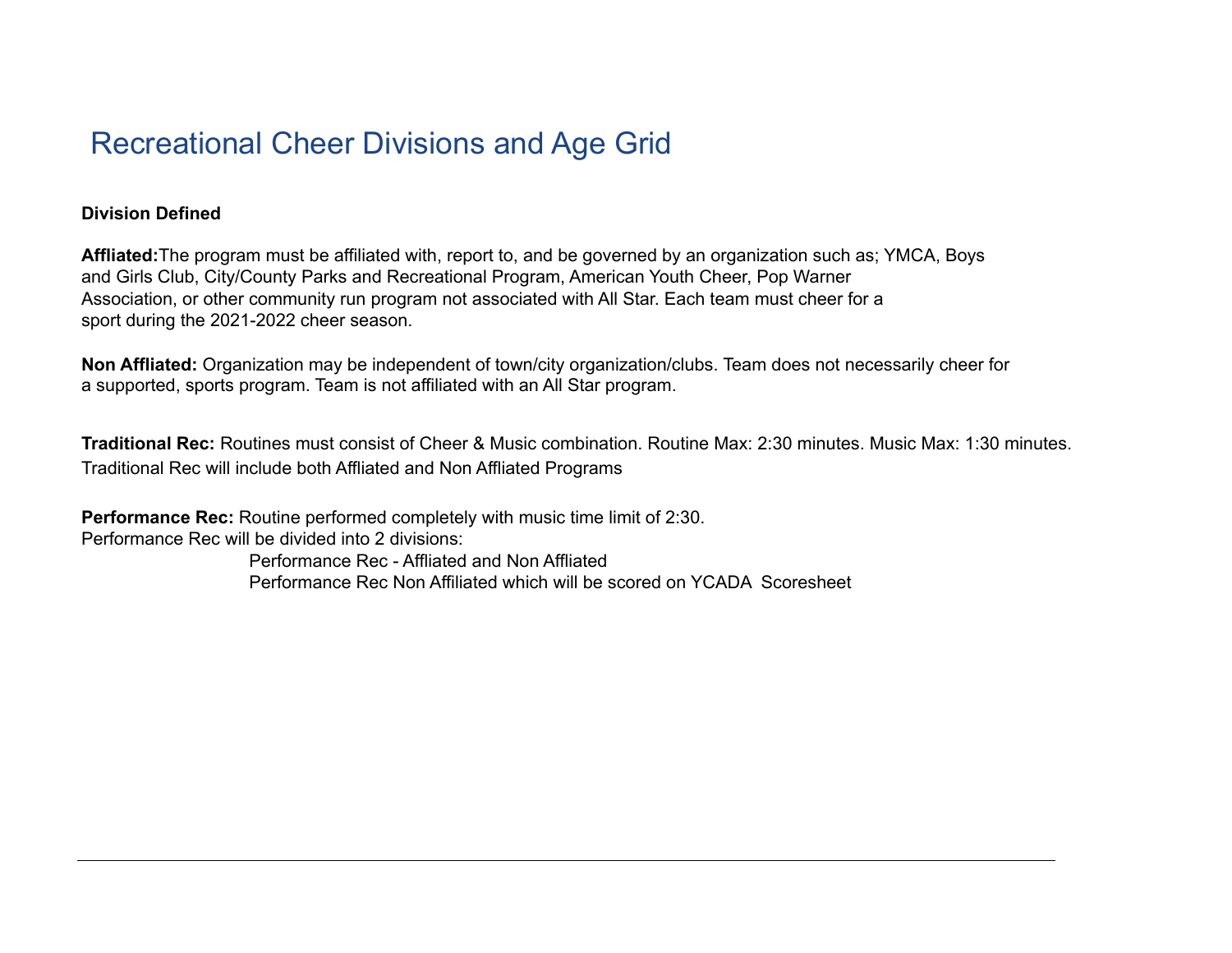| <b>Traditional Rec Age Grid and Divisions</b>                              |                    |                                                                            |                             |                                          |  |  |
|----------------------------------------------------------------------------|--------------------|----------------------------------------------------------------------------|-----------------------------|------------------------------------------|--|--|
| <b>DIVISION</b>                                                            | <b>BIRTH YEARS</b> | <b>GENDER</b>                                                              | # of<br><b>PARTICIPANTS</b> | ROUTINE STRUCTURE                        |  |  |
| <b>RECREATIONAL LEVEL 1</b>                                                |                    |                                                                            |                             |                                          |  |  |
| 8-18 Years Old                                                             | 6/1/2002-2013      | F/M                                                                        | 5-36 members                |                                          |  |  |
| 14 & Younger                                                               | 2006 and Later     | F/M                                                                        | 5-36 members                |                                          |  |  |
| 12 & Younger                                                               | 2008 and Later     | F/M                                                                        | 5-36 members                |                                          |  |  |
| 10 & Younger                                                               | 2010 and Later     | F/M                                                                        | 5-36 members                |                                          |  |  |
| 8 & Younger                                                                | 2012 and Later     | F/M                                                                        | 5-36 members                |                                          |  |  |
| 6 & Younger                                                                | 2014 and Later     | F/M                                                                        | 5-36 members                | 2:30 minute maximum with 1:30 max music. |  |  |
|                                                                            |                    | RECREATIONAL LEVEL 2.1 (Level 2 Building skills, Level 1 Tumbling skills.) |                             |                                          |  |  |
| 8-18 Years Old                                                             | 6/1/2002-2013      | F/M                                                                        | 5-36 members                |                                          |  |  |
| 12 & Younger                                                               | 2008 and Later     | F/M                                                                        | 5-36 members                | 2:30 minute maximum with 1:30 max music. |  |  |
| <b>RECREATIONAL LEVEL 2</b>                                                |                    |                                                                            |                             |                                          |  |  |
| 8-18 Years Old                                                             | 6/1/2002-2013      | F/M                                                                        | 5-36 members                |                                          |  |  |
| 14 & Younger                                                               | 2006 and Later     | F/M                                                                        | 5-36 members                |                                          |  |  |
| 12 & Younger                                                               | 2008 and Later     | F/M                                                                        | 5-36 members                |                                          |  |  |
| 10 & Younger                                                               | 2010 and Later     | F/M                                                                        | 5-36 members                | 2:30 minute maximum with 1:30 max music. |  |  |
| RECREATIONAL LEVEL 3.1 (Level 3 Building skills, Level 1 Tumbling skills.) |                    |                                                                            |                             |                                          |  |  |
| 8-18 Years Old                                                             | 6/1/2002-2013      | F/M                                                                        | 5-36 members                |                                          |  |  |
| 14 & Younger                                                               | 2006 and Later     | F/M                                                                        | 5-36 members                | 2:30 minute maximum with 1:30 max music. |  |  |
| <b>RECREATIONAL LEVEL 3</b>                                                |                    |                                                                            |                             |                                          |  |  |
| 8-18 Years Old                                                             | 6/1/2002-2013      | F/M                                                                        | 5-36 members                |                                          |  |  |
| 14 & Younger                                                               | 2006 and Later     | F/M                                                                        | 5-36 members                |                                          |  |  |
| 12 & Younger                                                               | 2008 and Later     | F/M                                                                        | 5-36 members                | 2:30 minute maximum with 1:30 max music. |  |  |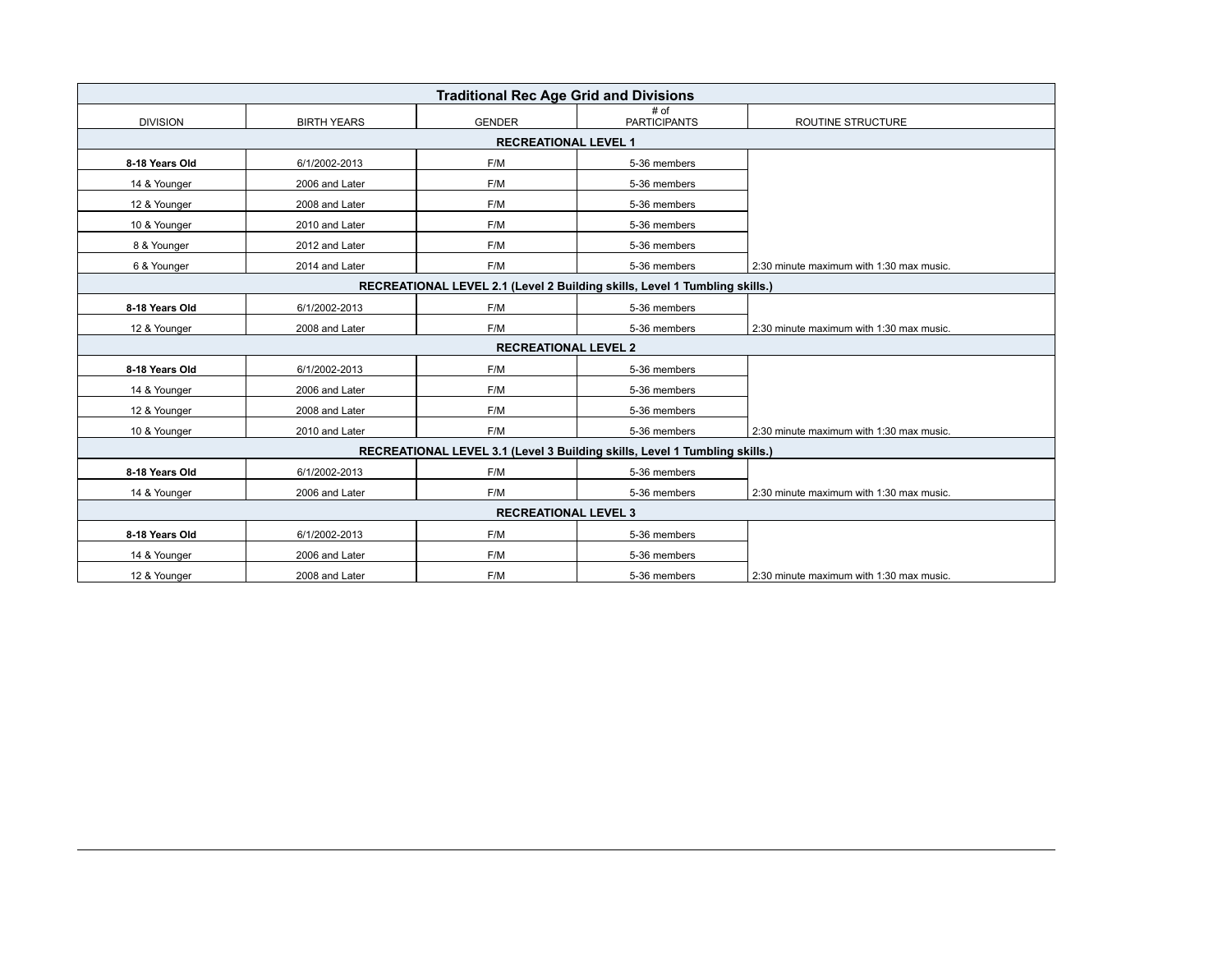| Performance Rec Affliated and Non Affliated Age Grid and Divisions         |                    |                             |                             |                                   |  |
|----------------------------------------------------------------------------|--------------------|-----------------------------|-----------------------------|-----------------------------------|--|
| <b>DIVISION</b>                                                            | <b>BIRTH YEARS</b> | <b>GENDER</b>               | # of<br><b>PARTICIPANTS</b> | ROUTINE STRUCTURE                 |  |
| <b>RECREATIONAL LEVEL 1</b>                                                |                    |                             |                             |                                   |  |
| 8-18 Years Old                                                             | 6/1/2002-2013      | F/M                         | 5-36 members                |                                   |  |
| 14 & Younger                                                               | 2006 and Later     | F/M                         | 5-36 members                |                                   |  |
| 12 & Younger                                                               | 2008 and Later     | F/M                         | 5-36 members                |                                   |  |
| 10 & Younger                                                               | 2010 and Later     | F/M                         | 5-36 members                |                                   |  |
| 8 & Younger                                                                | 2012 and Later     | F/M                         | 5-36 members                |                                   |  |
| 6 & Younger                                                                | 2014 and Later     | F/M                         | 5-36 members                | 2:30 minute maximum routine time. |  |
| RECREATIONAL LEVEL 2.1 (Level 2 Building skills, Level 1 Tumbling skills.) |                    |                             |                             |                                   |  |
| 8-18 Years Old                                                             | 6/1/2002-2013      | F/M                         | 5-36 members                |                                   |  |
| 12 & Younger                                                               | 2008 and Later     | F/M                         | 5-36 members                | 2:30 minute maximum routine time. |  |
|                                                                            |                    | <b>RECREATIONAL LEVEL 2</b> |                             |                                   |  |
| 8-18 Years Old                                                             | 6/1/2002-2013      | F/M                         | 5-36 members                |                                   |  |
| 14 & Younger                                                               | 2006 and Later     | F/M                         | 5-36 members                |                                   |  |
| 12 & Younger                                                               | 2008 and Later     | F/M                         | 5-36 members                |                                   |  |
| 10 & Younger                                                               | 2010 and Later     | F/M                         | 5-36 members                | 2:30 minute maximum routine time. |  |
| RECREATIONAL LEVEL 3.1 (Level 3 Building skills, Level 1 Tumbling skills.) |                    |                             |                             |                                   |  |
| 8-18 Years Old                                                             | 6/1/2002-2013      | F/M                         | 5-36 members                |                                   |  |
| 14 & Younger                                                               | 2006 and Later     | F/M                         | 5-36 members                | 2:30 minute maximum routine time. |  |
| <b>RECREATIONAL LEVEL 3</b>                                                |                    |                             |                             |                                   |  |
| 8-18 Years Old                                                             | 6/1/2002-2013      | F/M                         | 5-36 members                |                                   |  |
| 14 & Younger                                                               | 2006 and Later     | F/M                         | 5-36 members                |                                   |  |
| 12 & Younger                                                               | 2008 and Later     | F/M                         | 5-36 members                | 2:30 minute maximum routine time. |  |
| RECREATIONAL LEVEL 4.2* (Level 4 Building Skills, Level 2 Tumbling Skills) |                    |                             |                             |                                   |  |
| 8-18 Years Old                                                             | 6/1/2002-2013      | F/M                         | 5-36 members                | 2:30 minute maximum routine time. |  |
| <b>RECREATIONAL LEVEL 4</b>                                                |                    |                             |                             |                                   |  |
| 8-18 Years Old                                                             | 6/1/2002-2013      | F/M                         | 5-36 members                |                                   |  |
| 8-14 Years Old                                                             | 2006-2013          | F/M                         | 5-36 members                | 2:30 minute maximum routine time. |  |